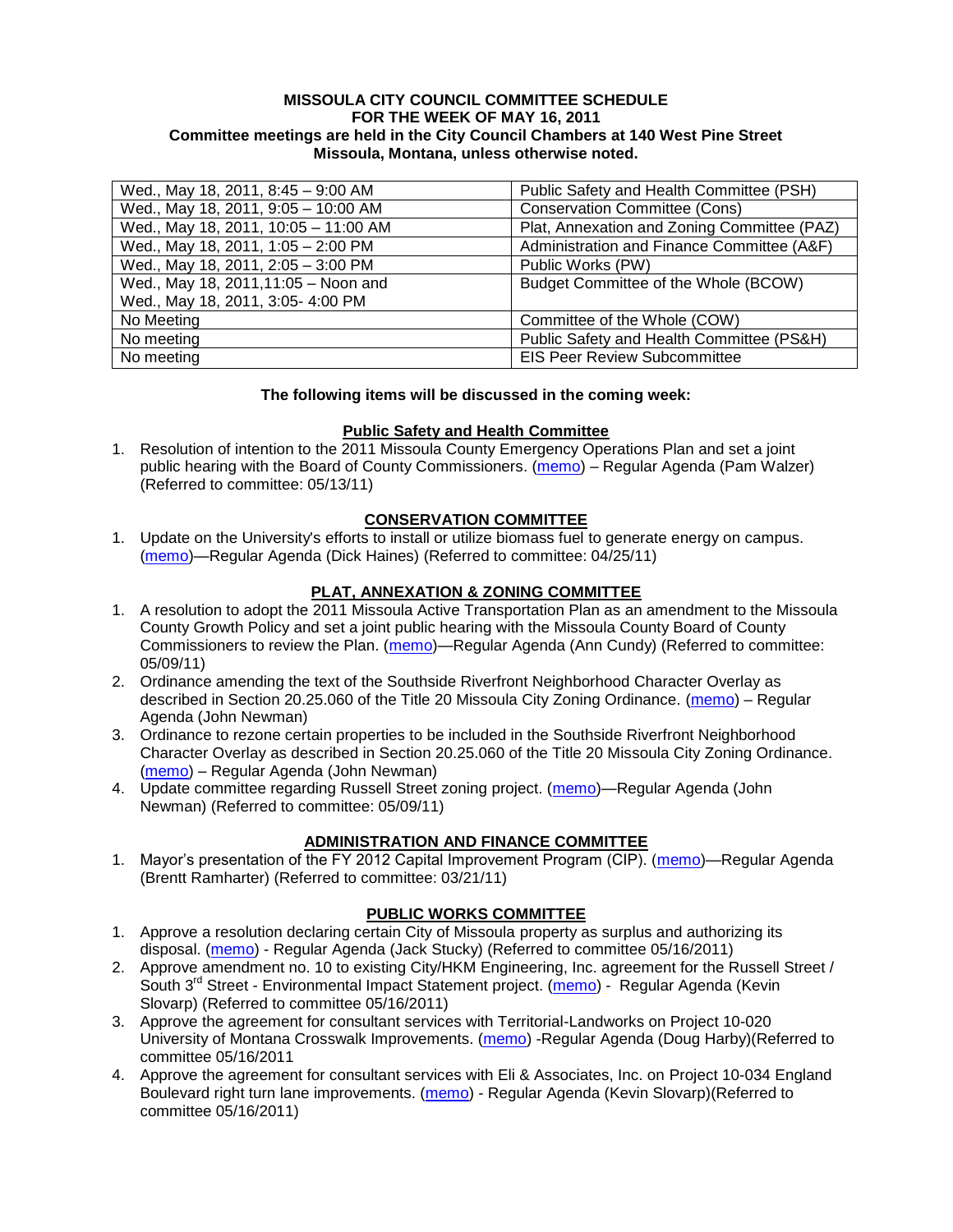5. Continue presentation of the proposed upgrade from our current Permits Plus and Asset Management Systems to the web based automation application. [\(memo\)](http://www.ci.missoula.mt.us/DocumentView.aspx?DID=6417) - Regular Agenda (Dan Jordan)(Referred to committee 05/13/2011).

# **BUDGET COMMITTEE OF THE WHOLE**

- 1. Approve a resolution on the preliminary budget for FY 2012 inclusive of the FY 2012 capital improvement program. [\(memo\)](http://www.ci.missoula.mt.us/DocumentView.aspx?DID=6255)—Regular Agenda (Brentt Ramharter) (Referred to committee: 04/25/11)
- 2. An ordinance on the proposed city fee increases in the engineering, business licensing, fire inspections and planning divisions of the city. [\(memo\)](http://www.ci.missoula.mt.us/DocumentView.aspx?DID=6262)—Regular Agenda (Brentt Ramharter) (Referred to committee: 04/25/11)

# 

### **The following items have been referred to City Council committees, but the committees will not discuss them in the coming week:**

# **PUBLIC SAFETY AND HEALTH COMMITTEE**

- 1. Police Department Update Ongoing in Committee. (Mark Muir)
- 2. Fire Department Update Ongoing in Committee (Mike Painter)
- 3. Health Department Update Ongoing in Committee. (Ellen Leahy)
- 4. An [ordinance](ftp://ftp.ci.missoula.mt.us/Packets/Council/2008/2008-12-15/2008CatOrdinanceAmendment%5B1%5D.pdf) amending Missoula Municipal Code Chapter 6.09 entitled "Missoula Cat Ordinance" section 6.09.010 through 6.09.090 to amend definitions, to limit the number of cats over the age of four months that a person, family, or household can harbor, keep, or maintain to five and to enact other general amendments. [\(PS&H\)](ftp://ftp.ci.missoula.mt.us/Packets/Council/2008/2008-12-15/081210psh.pdf) (Returned from Council floor: 01/12/09)
- 5. An [ordinance](ftp://ftp.ci.missoula.mt.us/Packets/Council/2008/2008-12-15/DogOrdinance--PSHrevisions.pdf) amending Missoula Municipal Code Title 6 entitled "Animals" generally amending Chapter 6.04 entitled "Animals Running at Large" and Chapter 6.08 entitled "Dogs and Pet Shops," increasing the fee when an animal is impounded and establishing a fee for a boarding kennel license. [\(PS&H\)](ftp://ftp.ci.missoula.mt.us/Packets/Council/2008/2008-12-15/081210psh.pdf) (Returned from Council floor: 01/12/09)
- 6. Review implementation of the Missoula Outdoor Lighting Ordinance [\(memo\)](http://www.ci.missoula.mt.us/DocumentView.aspx?DID=4420).—Regular Agenda (Dave Strohmaier) (Referred to committee: 08/09/10)

# **CONSERVATION COMMITTEE**

- 1. Update from Greenhouse Gas Energy Conservation Team. [\(memo\)](http://www.ci.missoula.mt.us/DocumentView.aspx?DID=5945)—Regular Agenda (Ben Schmidt and Marilyn Marler) (Referred to committee: 04/11/11)
- 2. Discuss the city's strategy to complete a boundary survey of Greenough Park. [\(memo\)](http://www.ci.missoula.mt.us/DocumentView.aspx?DID=5875)—Regular Agenda (Dave Strohmaier) (Referred to committee: 04/04/11)
- 3. Grant of a conservation easement to the City on a 20.57 acre parcel on the west side of Mt. Jumbo and transfer in fee simple of a 6.28 acre parcel located adjacent and to the north. [\(memo\)](http://www.ci.missoula.mt.us/DocumentView.aspx?DID=6170)—Regular Agenda (Jackie Corday) (Referred to committee: 04/18/11)
- 4. A resolution that authorizes contributing towards the purchase of a 35 acre parcel adjacent to Deer Creek Road near Bonner with 2006 Open Space Bond funds. [\(memo\)](http://www.ci.missoula.mt.us/DocumentView.aspx?DID=6254)—Regular Agenda (Jackie Corday) (Referred to committee: 04/25/11)
- 5. Information on Trail Projects [\(memo\)](http://www.ci.missoula.mt.us/DocumentView.aspx?DID=4477).—Regular Agenda (Marilyn Marler) (Referred to committee: 08/23/2010)

## **PLAT, ANNEXATION & ZONING COMMITTEE**

- 1. Annexation. (see separate list at City Clerk's Office for pending annexations) (Ongoing in Committee)
- 2. Update the Rattlesnake Valley Comprehensive Plan Amendment [\(memo\)](ftp://ftp.ci.missoula.mt.us/Packets/Council/2007/2007-04-02/Referrals/Rattlesnake_Plan_Update_referral.pdf).—Regular Agenda (Dave Strohmaier) (Referred to committee: 04/02/07)
- 3. Request to rezone the property legally described as Lot 3 of Scott Street Lots Subdivision, located in Section 16, T13N, R19W, P.M.M. form D (Industrial) to I-1 (Light Industrial), based on the finding of fact and conclusions of law. (PAZ [05/21/08\)](ftp://ftp.ci.missoula.mt.us/Packets/Council/2008/2008-06-02/080521paz.pdf) (Returned from Council floor: 6/2/08)
- 4. Ongoing discussion of City planning issues with members of the Planning Board.—Regular Agenda (Bob Jaffe) (Referred to committee: 3/20/06)
- 5. Resolution repealing resolution No. 7404 and declaring the annexation of Lots 53 and 54 Dinsmore's Orchard Homes No. 5 null and void. [\(memo\)](http://www.ci.missoula.mt.us/DocumentView.aspx?DID=5349)—Regular Agenda (Jessica Miller) (Referred to committee: 01/10/11)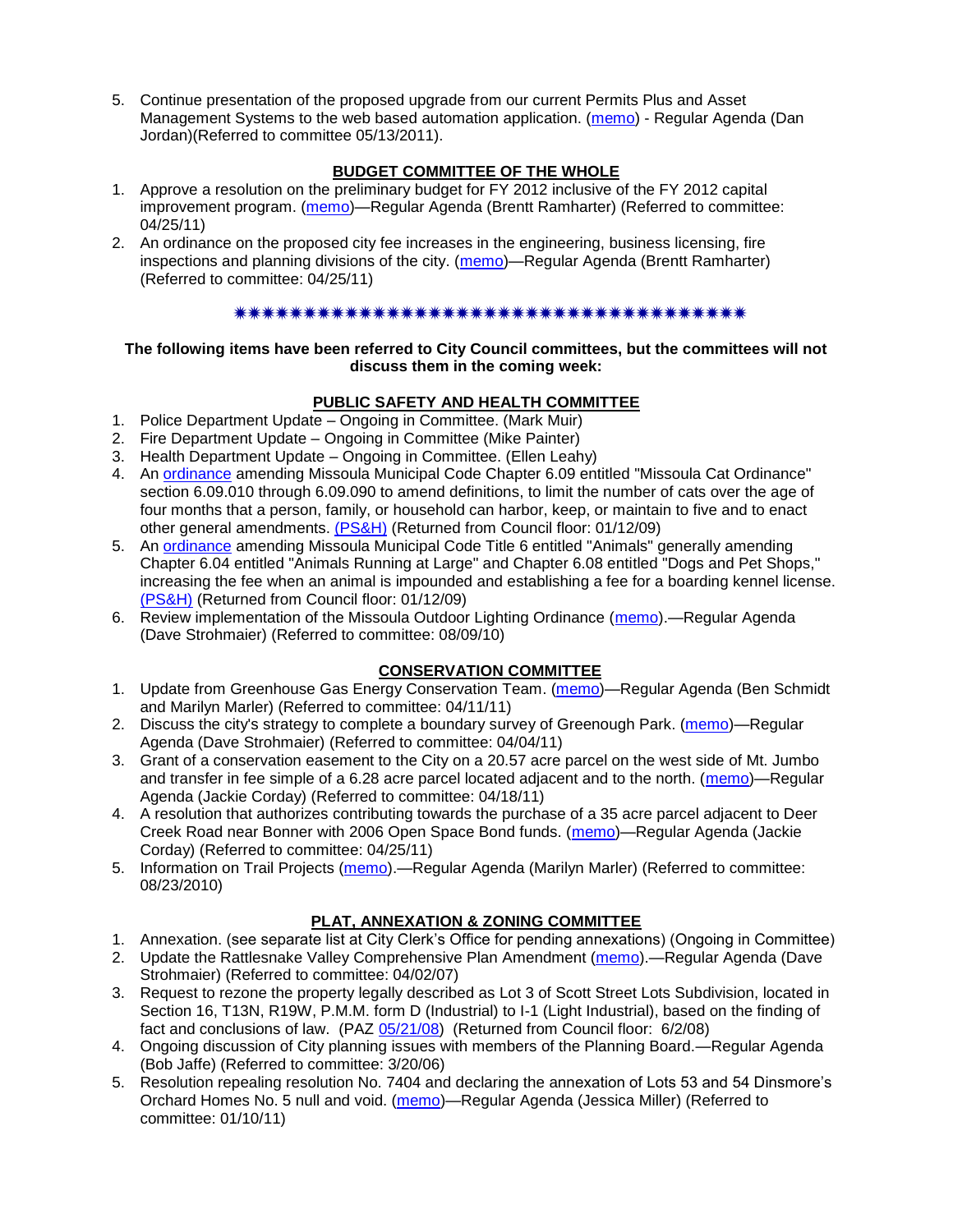- 6. Resolution to annex and incorporate within the boundaries a certain parcel of land described as Linda Vista 12<sup>th</sup> Supplement, and zone the property Miller Creek View addition planned unit development with the underlying zoning of R-215 residential in the city all located in Section 13, Township 12 North, Range 20 West, P.M.M. [\(memo\)](http://www.ci.missoula.mt.us/DocumentView.aspx?DID=5992)—Regular Agenda (Jessica Miller) (Referred to committee: 04/11/11)
- 7. Review Montana Supreme Court Decision in Heffernan vs. Missoula City Council (Sonata Park Subdivision). [\(memo\)](http://www.ci.missoula.mt.us/DocumentView.aspx?DID=6352)—Regular Agenda (Dave Strohmaier) (Referred to committee: 05/09/11)

# **ADMINISTRATION AND FINANCE COMMITTEE**

- 1. Approve claims. (Ongoing) (Consent Agenda)
- 2. Approve journal vouchers. (Ongoing) (Consent Agenda)
- 3. Approve budget transfers. (Ongoing) (Consent Agenda)
- 4. An ordinance amending the municipal code as it relates to bike licensing.  $(A&F)$  (Returned from council floor: 12/15/08)
- 5. Implications of establishing maintenance districts. [\(memo\)](ftp://ftp.ci.missoula.mt.us/Packets/Council/2009/2009-05-11/Referrals/MaintenanceDistricts.pdf) Regular Agenda (Bob Jaffe) (Referred to committee: 05/11/09)
- 6. Clarify position of council member who also serves on the board of a non-profit agency that has dealings with the city. [\(memo\)](http://www.ci.missoula.mt.us/DocumentView.aspx?DID=1840) – Regular Agenda (Ed Childers) (Referred to committee: 07/20/2009)
- 7. Review the FY 2011-15 capital improvement projects (CIP). [\(memo\)](http://www.ci.missoula.mt.us/DocumentView.aspx?DID=3522) Regular Agenda (Brentt Ramharter) (Referred to committee: 04/19/2010)
- 8. Amend Council rules to change the Council's regular meeting schedule to two meetings per month [\(memo\)](http://www.ci.missoula.mt.us/DocumentView.aspx?DID=4027).—Regular Agenda (Marty Rehbein) (Referred to committee: 06/07/10)
- 9. Discuss the disposition of surplus city property. [\(memo\)](http://www.ci.missoula.mt.us/DocumentView.aspx?DID=4862)—Regular Agenda (John Newman) (Referred to committee: 10/25/10)
- 10. Amend the FY 2010 budget to appropriate expenditures that were not identified in the original budget. [\(memo\)](http://www.ci.missoula.mt.us/DocumentView.aspx?DID=4883)—Regular Agenda (Brentt Ramharter) (Referred to committee: 11/01/2010)
- 11. Discuss outstanding third-party contracts. [\(memo\)](http://www.ci.missoula.mt.us/DocumentView.aspx?DID=4956)—Regular Agenda (Lyn Hellegaard) (Referred to committee: 11/08/10)
- 12. Review the city's current policy for charging the public for various city-produced documents [\(memo\)](http://www.ci.missoula.mt.us/DocumentView.aspx?DID=5143) Regular Agenda (Dave Strohmaier) (Referred to committee: 12/06/10)
- 13. Confirm the reappointment of Mark Muir to the Impact Fee Advisory Committee completing a term commencing December 1, 2010 and ending November 30, 2014. (Returned from Council floor: 11/1/10)
- 14. Provide an opportunity for the public to comment on whether the Palace Apartment low-income housing rehabilitation project located at 149 W. Broadway meets a community housing need. [\(memo\)](http://www.ci.missoula.mt.us/DocumentView.aspx?DID=6257)—Regular Agenda (Marty Rehbein) (Referred to committee: 04/25/11)
- 15. Review Missoula's insurance experience, particularly work comp; propose improvements if warranted. [\(memo\)](http://www.ci.missoula.mt.us/DocumentView.aspx?DID=6381)—Regular Agenda (Ed Childers) (Referred to committee: 05/09/11)

#### **PUBLIC WORKS COMMITTEE**

- 1. Consider the sizes of grease interceptors for the restaurant industry [\(memo\)](ftp://ftp.ci.missoula.mt.us/Packets/Council/2008/2008-04-21/Referrals/Industrial_waste_restaurants.pdf).—Regular Agenda (Stacy Rye and Bob Jaffe) (Referred to committee: 04/21/08)
- 2. Review infrastructure conditions at the locations of serious and fatal traffic accidents: 2007-2009 [\(memo\)](http://www.ci.missoula.mt.us/DocumentView.aspx?DID=3031).—Regular Agenda (Jason Wiener) (Referred to committee: 01/25/10)
- 3. T4 America partner support [\(memo\)](http://www.ci.missoula.mt.us/DocumentView.aspx?DID=4452) Regular Agenda (Stacy Rye) (Referred to committee: 08/16/10)
- 4. Presentation from Public Works staff regarding proposed process for finding contractors and awarding bids for reconstruction of Russell Street. [\(memo\)](http://www.ci.missoula.mt.us/DocumentView.aspx?DID=5042)—Regular Agenda (Bob Jaffe) (Referred to committee: 11/15/2010)
- 5. Resolution to change the speed limit on Reserve Street between Brooks and 39<sup>th</sup> Street. [\(memo\)](http://www.ci.missoula.mt.us/DocumentView.aspx?DID=5418) Regular Agenda (Wayne Gravatt) (Referred to committee: 01/24/11)
- 6. Confirm the reappointments of Carol Williams and Theresa Cox to the Missoula Parking Commission for a term commencing May 1, 2011 and ending April 30, 2015. [\(memo\)](http://www.ci.missoula.mt.us/DocumentView.aspx?DID=5727)—Regular Agenda (Mayor Engen) (Referred to committee: 03/14/11)
- 7. Consider an ordinance and emergency ordinance of the Missoula City Council amending Missoula Municipal Code Chapter 3.18 entitled Sewer Connection Expense Relief Loan Program. [\(memo\)](http://www.ci.missoula.mt.us/DocumentView.aspx?DID=6161)-Regular Agenda (Kevin Slovarp) (Referred to committee: 04/18/11)
- 8. Approve the installation of an indoor shooting range at 1010 North Avenue per MMC 9-62.040. [\(memo\)](http://www.ci.missoula.mt.us/DocumentView.aspx?DID=6173)—Regular Agenda (Doug Harby) (Referred to committee: 04/18/11)